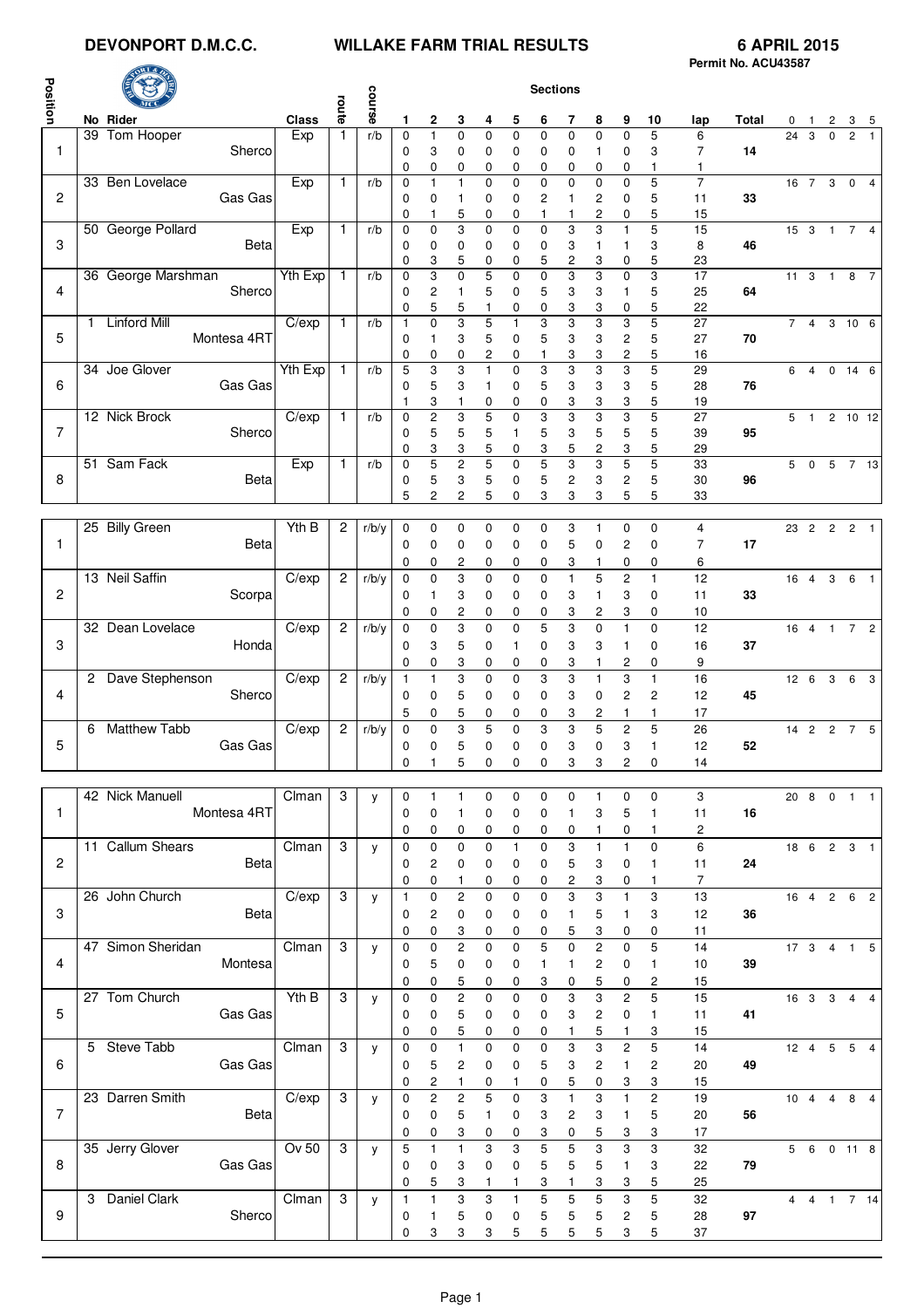## **DEVONPORT D.M.C.C. WILLAKE FARM TRIAL RESULTS 6 APRIL 2015**

| Position       |                    |             |                             | route          | course |                             |                         |                         |                     |                   | <b>Sections</b>   |                  |                                  |                         |                        |                |                |                |                        |                                |                        |          |
|----------------|--------------------|-------------|-----------------------------|----------------|--------|-----------------------------|-------------------------|-------------------------|---------------------|-------------------|-------------------|------------------|----------------------------------|-------------------------|------------------------|----------------|----------------|----------------|------------------------|--------------------------------|------------------------|----------|
|                | No Rider           |             | Class                       | $\overline{4}$ |        | 1                           | 2                       | 3<br>$\mathbf 0$        | 4                   | 5<br>$\mathbf{1}$ | 6<br>$\Omega$     | 7<br>3           | 8                                | 9                       | 10                     | lap            | Total          | $\overline{0}$ | $\overline{1}$<br>24 3 | $\mathbf{2}$<br>$\overline{2}$ | 3 <sub>5</sub>         | $\Omega$ |
| $\mathbf{1}$   | 18 Tim Jasper      | Beta        | Sports                      |                | y/w    | $\mathbf 0$<br>0<br>0       | $\mathbf 0$<br>0<br>0   | 2<br>0                  | 0<br>0<br>0         | 0<br>0            | 0<br>0            | 0<br>0           | $\mathbf 0$<br>1<br>0            | $\mathbf 0$<br>0<br>2   | $\mathbf{1}$<br>0<br>0 | 5<br>3<br>2    | 10             |                |                        |                                | $\mathbf{1}$           |          |
|                | 9 Craig Williams   |             | T/shock                     | $\overline{4}$ | y/w    | $\mathbf 0$                 | 1                       | 0                       | $\mathbf 0$         | 0                 | 0                 | 3                | $\overline{c}$                   | $\mathbf{1}$            | $\pmb{0}$              | $\overline{7}$ |                | 20             |                        |                                | 4 2 2 2                |          |
| $\overline{c}$ |                    | Yamaha      |                             |                |        | 0                           | 0                       | 1                       | 0                   | 0                 | 0                 | 2                | 0                                | $\mathbf{1}$            | 0                      | 4              | 24             |                |                        |                                |                        |          |
|                |                    |             |                             |                |        | 0                           | 0                       | 5                       | 0                   | 0                 | 0                 | 5                | 0                                | 3                       | 0                      | 13             |                |                |                        |                                |                        |          |
|                | 54 Martin Gilbert  |             | Sports                      | $\overline{4}$ | y/w    | $\mathbf 0$                 | 0                       | $\mathbf{1}$            | 0                   | 3                 | 0                 | 3                | $\mathbf 0$                      | $\mathbf 0$             | $\mathbf 0$            | $\overline{7}$ |                |                |                        |                                | 21 3 0 4 2             |          |
| 3              |                    | Fantic      |                             |                |        | 0<br>0                      | 0<br>1                  | 3<br>3                  | 0<br>0              | 0<br>0            | 0<br>0            | 5<br>5           | 1<br>0                           | 0<br>0                  | 0<br>0                 | 9<br>9         | 25             |                |                        |                                |                        |          |
|                | 17 John Souch      |             | Sports                      | $\overline{4}$ | y/w    | $\mathbf 0$                 | $\overline{\mathbf{c}}$ | $\mathbf 0$             | $\pmb{0}$           | 0                 | 0                 | 5                | 3                                | $\mathbf{1}$            | $\mathbf 0$            | 11             |                |                |                        |                                |                        |          |
| $\overline{4}$ |                    | Montesa 4RT |                             |                |        | 0                           | 0                       | 1                       | 0                   | 1                 | 0                 | 5                | 1                                | 0                       | 0                      | 8              | 25             |                |                        |                                |                        |          |
|                |                    |             |                             |                |        | 0                           | 0                       | 2                       | 0                   | 1                 | 0                 | 3                | 0                                | 0                       | 0                      | 6              |                |                |                        |                                |                        |          |
|                | 8 Phil Wickett     |             | $\overline{T/\text{shock}}$ | $\overline{4}$ | y/w    | $\mathbf 0$                 | $\mathbf 0$             | 5                       | $\mathbf 0$         | $\mathbf 0$       | $\mathbf 0$       | 5                | 0                                | $\mathbf 0$             | $\mathbf 0$            | 10             |                |                |                        |                                | 22  2  0  3  3         |          |
| 5              |                    | Yamaha      |                             |                |        | 0                           | 0                       | 3                       | 0                   | 0                 | 0                 | 3                | 0                                | $\mathbf{1}$            | 0                      | 7              | 26             |                |                        |                                |                        |          |
|                | 44 John Rowse      |             | Sports                      | $\overline{4}$ | y/w    | 0<br>$\mathbf 0$            | 0<br>$\mathbf 0$        | 5<br>$\mathbf{1}$       | 0<br>$\pmb{0}$      | 1<br>0            | 0<br>5            | 3<br>5           | 0<br>$\mathbf{1}$                | 0<br>$\mathbf{1}$       | 0<br>$\mathbf 0$       | 9<br>13        |                |                |                        |                                | 15 7 2 4 2             |          |
| 6              |                    | Sherco      |                             |                |        | 0                           | 0                       | 3                       | 0                   | 0                 | 0                 | 3                | 1                                | $\overline{c}$          | 1                      | 10             | 33             |                |                        |                                |                        |          |
|                |                    |             |                             |                |        | 0                           | 1                       | 3                       | 0                   | 0                 | 0                 | 2                | 1                                | 3                       | 0                      | 10             |                |                |                        |                                |                        |          |
|                | 40 Dave Lanyon     |             | Sports                      | $\overline{4}$ | y/w    | $\mathbf 0$                 | 0                       | $\overline{c}$          | 0                   | 0                 | 0                 | 5                | $\overline{c}$                   | $\mathbf{1}$            | $\mathbf{1}$           | 11             |                |                |                        |                                | 16  5  4  1  4         |          |
| $\overline{7}$ |                    | Gas Gas     |                             |                |        | 0                           | 1                       | 3                       | 0                   | 0                 | 0                 | 5                | 1                                | 2                       | 0                      | 12             | 36             |                |                        |                                |                        |          |
|                |                    |             |                             |                |        | 0                           | 0                       | 5                       | 0                   | 0                 | 0                 | 5                | 1                                | 2                       | 0                      | 13             |                |                |                        |                                |                        |          |
|                | 19 Jon White       |             | Sports                      | 4              | y/w    | $\mathbf 0$                 | 3                       | $\overline{c}$          | $\mathbf 0$         | 1                 | 0                 | 5                | $\mathbf{1}$                     | $\overline{c}$          | $\mathbf 0$            | 14             |                |                |                        |                                | 14   5   5   4   2     |          |
| 8              |                    | Gas Gas     |                             |                |        | 0<br>0                      | $\overline{c}$<br>0     | 3<br>3                  | 0<br>0              | 0<br>0            | 0<br>0            | 5<br>1           | 3<br>1                           | $\overline{c}$<br>2     | 1<br>0                 | 16<br>7        | 37             |                |                        |                                |                        |          |
|                | 21 Adrian Carter   |             | Sports                      | $\overline{4}$ | y/w    | $\mathbf 0$                 | $\mathbf 0$             | 3                       | $\mathbf 0$         | $\mathbf 0$       | 0                 | 3                | $\mathbf{1}$                     | $\mathbf 0$             | $\mathbf{1}$           | 8              |                |                |                        |                                | 15 5 1 6 3             |          |
| 9              |                    | Beta        |                             |                |        | 0                           | 1                       | 5                       | 0                   | 0                 | 0                 | 3                | 1                                | 3                       | 5                      | 18             | 40             |                |                        |                                |                        |          |
|                |                    |             |                             |                |        | 0                           | 0                       | 3                       | 0                   | 2                 | 0                 | 5                | 1                                | 3                       | 0                      | 14             |                |                |                        |                                |                        |          |
|                | 7 Toby Roberts     |             | Sports                      | $\overline{4}$ | y/w    | 5                           | 1                       | 3                       | $\mathbf 0$         | $\mathbf 0$       | $\mathbf 0$       | 5                | $\mathbf 0$                      | $\overline{c}$          | $\mathbf{1}$           | 17             |                |                |                        |                                | 13 5 4 6 2             |          |
| 10             |                    | <b>Beta</b> |                             |                |        | 0                           | 2                       | 3                       | 0                   | 1                 | 1                 | 3                | 0                                | 3                       | 1                      | 14             | 41             |                |                        |                                |                        |          |
|                | 10 Dudley Chapman  |             | Sports                      | 4              | y/w    | 0<br>$\mathbf 0$            | 0<br>3                  | 3<br>3                  | 0<br>0              | 0<br>1            | 0<br>3            | 3<br>5           | 2<br>$\mathbf{1}$                | 2<br>3                  | 0<br>3                 | 10<br>22       |                |                |                        |                                | 12  4  3  7  4         |          |
| 11             |                    | Rbeta       |                             |                |        | 0                           | 0                       | 3                       | 0                   | 0                 | 0                 | 5                | 1                                | 3                       | 1                      | 13             | 51             |                |                        |                                |                        |          |
|                |                    |             |                             |                |        | 0                           | 0                       | 5                       | 0                   | 0                 | 0                 | 5                | 2                                | 2                       | 2                      | 16             |                |                |                        |                                |                        |          |
|                | 14 Luke Nicholls   |             | Yth B                       | $\overline{4}$ | y/w    | $\mathbf 0$                 | $\overline{c}$          | 3                       | 0                   | 1                 | 0                 | 5                | 2                                | 3                       | 3                      | 19             |                | 11 4 3 9 3     |                        |                                |                        |          |
| 12             |                    | Sherco      |                             |                |        | 0                           | 1                       | 3                       | 0                   | 1                 | 0                 | 3                | 2                                | 3                       | 3                      | 16             | 52             |                |                        |                                |                        |          |
|                |                    |             |                             |                |        | 0                           | 0                       | 5                       | 0                   | 0                 | 0                 | 5                | 3                                | 3                       | 1                      | 17             |                |                |                        |                                |                        |          |
|                | 22 Mark Blatchford |             | Sports                      | 4              | y/w    | 0                           | $\overline{c}$          | 5                       | $\mathbf 0$         | $\mathbf 0$       | 1                 | 5                | $\mathbf{1}$                     | 3                       | $\mathbf{1}$           | 18             |                |                |                        |                                | 11 7 2 3 7             |          |
| 13             |                    | Beta        |                             |                |        | 0<br>0                      | $\mathbf 0$<br>5        | 5<br>5                  | 0<br>0              | 0<br>1            | 0<br>0            | 5<br>5           | 2<br>1                           | 3<br>3                  | $\mathbf{1}$           | 16<br>21       | 55             |                |                        |                                |                        |          |
|                | 41 Luke Manuell    |             | YthC                        | $\overline{4}$ | y/w    | $\mathbf 0$                 | $\mathbf{1}$            | $\sqrt{2}$              | $\pmb{0}$           | $\pmb{0}$         | 0                 | 5                | 0                                | $\overline{c}$          | 1<br>$\mathbf 5$       | 15             |                |                |                        |                                | 13    3    3    4    7 |          |
| 14             |                    | Beta        |                             |                |        | 0                           | $\mathbf 5$             | 3                       | 0                   | $\pmb{0}$         | 0                 | 5                | 1                                | 3                       | 3                      | 20             | 56             |                |                        |                                |                        |          |
|                |                    |             |                             |                |        | 0                           | 2                       | 5                       | 0                   | 0                 | 0                 | 5                | 5                                | 3                       | 1                      | 21             |                |                |                        |                                |                        |          |
|                | 37 Tom Rowse       |             | Sports                      | $\overline{4}$ | y/w    | $\mathbf 0$                 | $\mathbf 0$             | 3                       | $\pmb{0}$           | 0                 | $\mathbf{1}$      | 3                | 0                                | 3                       | $\mathbf{1}$           | 11             |                |                |                        |                                | 11 5 0 9 5             |          |
| 15             |                    | Sherco      |                             |                |        | 0                           | 5                       | 5                       | 0                   | 1                 | 1                 | 5                | 3                                | 3                       | 5                      | 28             | 57             |                |                        |                                |                        |          |
|                | 24 Ollie Smith     |             | Yth C                       | $\overline{4}$ | y/w    | 0<br>$\mathbf 0$            | 1<br>5                  | 3<br>3                  | 0<br>$\pmb{0}$      | 0<br>$\mathbf 0$  | 0<br>1            | 5<br>5           | 3<br>2                           | 3<br>$\mathbf{1}$       | 3<br>$\mathbf{1}$      | 18<br>18       |                |                | $12 \quad 4 \quad 1$   |                                |                        | 6 7      |
| 16             |                    | Beta        |                             |                |        | 0                           | 0                       | 3                       | 0                   | 0                 | 1                 | 5                | 5                                | 3                       | 5                      | 22             | 59             |                |                        |                                |                        |          |
|                |                    |             |                             |                |        | 0                           | 0                       | 5                       | 0                   | 0                 | 0                 | 3                | 3                                | 3                       | 5                      | 19             |                |                |                        |                                |                        |          |
|                |                    |             |                             |                |        |                             |                         |                         |                     |                   |                   |                  |                                  |                         |                        |                |                |                |                        |                                |                        |          |
|                | 49 Keith Worden    |             | T/shock                     | 5              | W      | $\mathbf 0$                 | $\mathbf 2$             | $\pmb{0}$               | 0                   | $\pmb{0}$         | 0                 | 0                | 0                                | 0                       | $\pmb{0}$              | $\sqrt{2}$     |                |                |                        |                                | 24 5 1 0 0             |          |
| $\mathbf{1}$   |                    | Honda       |                             |                |        | 0                           | $\mathbf{1}$            | 0                       | 0                   | 0                 | 0                 | 0                | 1                                | 0                       | $\pmb{0}$              | $\mathbf 2$    | $\overline{7}$ |                |                        |                                |                        |          |
|                |                    |             |                             |                |        | 0                           | 1                       | 1                       | 0                   | 0                 | 0                 | 0                | 0                                | 1                       | 0                      | 3              |                |                |                        |                                |                        |          |
| $\mathbf{2}$   | 16 John Sabotig    | Betal       | $Ov$ 50                     | $\sqrt{5}$     | W      | $\mathbf{1}$<br>$\mathbf 0$ | 1<br>1                  | $\mathbf 0$<br>0        | 5<br>0              | $\mathbf 0$<br>0  | 0<br>0            | $\mathbf 0$<br>0 | $\mathbf 0$<br>0                 | $\mathbf{1}$<br>0       | $\mathbf{1}$<br>0      | 9<br>1         | 11             |                |                        |                                | 23 6 0 0 1             |          |
|                |                    |             |                             |                |        | 0                           | 0                       | 0                       | 0                   | 0                 | 0                 | 0                | 1                                | 0                       | 0                      | 1              |                |                |                        |                                |                        |          |
|                | 4 Nigel Gadd       |             | <b>Nov</b>                  | 5              | W      | $\mathbf 0$                 | $\pmb{0}$               | $\mathbf 0$             | $\pmb{0}$           | $\mathbf 0$       | 0                 | $\pmb{0}$        | 3                                | $\pmb{0}$               | $\pmb{0}$              | 3              |                |                |                        |                                | 23  2  2  3  0         |          |
| 3              |                    | Beta        |                             |                |        | 0                           | 0                       | 0                       | 0                   | 0                 | 0                 | 0                | 2                                | 0                       | 3                      | 5              | 15             |                |                        |                                |                        |          |
|                |                    |             |                             |                |        | 0                           | 0                       | 1                       | 0                   | 0                 | 0                 | 0                | 2                                | 3                       | 1                      | 7              |                |                |                        |                                |                        |          |
|                | 45 Andrew Evenden  |             | Ov 50                       | $\sqrt{5}$     | W      | $\boldsymbol{0}$            | $\mathbf{1}$            | $\mathbf{1}$            | $\pmb{0}$           | $\pmb{0}$         | 0                 | 0                | $\mathbf{1}$                     | $\mathbf{1}$            | $\mathbf{1}$           | 5              |                |                |                        |                                | 15 9 5 1 0             |          |
| 4              |                    | Gas Gas     |                             |                |        | 0                           | 2                       | $\overline{\mathbf{c}}$ | 0                   | 0                 | 0                 | 0                | 2                                | $\overline{\mathbf{c}}$ | $\mathbf{1}$           | 9              | 22             |                |                        |                                |                        |          |
|                | 31 Owen Clarke     |             | Nov                         | $\overline{5}$ | W      | 0<br>$\mathbf 0$            | 1<br>$\overline{5}$     | 3<br>$\overline{3}$     | 0<br>$\overline{1}$ | 0                 | 0<br>$\mathbf{1}$ | 0<br>0           | $\overline{c}$<br>$\overline{c}$ | 1<br>$\mathsf 0$        | $\mathbf{1}$           | 8<br>13        |                |                |                        |                                | 16 6 2 4 2             |          |
|                |                    |             |                             |                |        |                             |                         |                         |                     |                   |                   |                  |                                  |                         |                        |                |                |                |                        |                                |                        |          |

28 Nick Fell **28 Nick Fell 28 Nick Fell 28 Nick Fell 28 Nick Fell 2** 1 2 10 2 1 0 0 1 0 1 2 5 12 33

**1 0 3 1 0 0 0 0 3 0 0 7** 

**1 0 0 1 0 1 1 0 1 3 1 8** 

5 Sherco 5 w 0 5 3 0 0 0 1 2 1 0 12 **32**

6 Beta 5 w 0 2 1 0 0 1 0 1 2 5 12 **33**